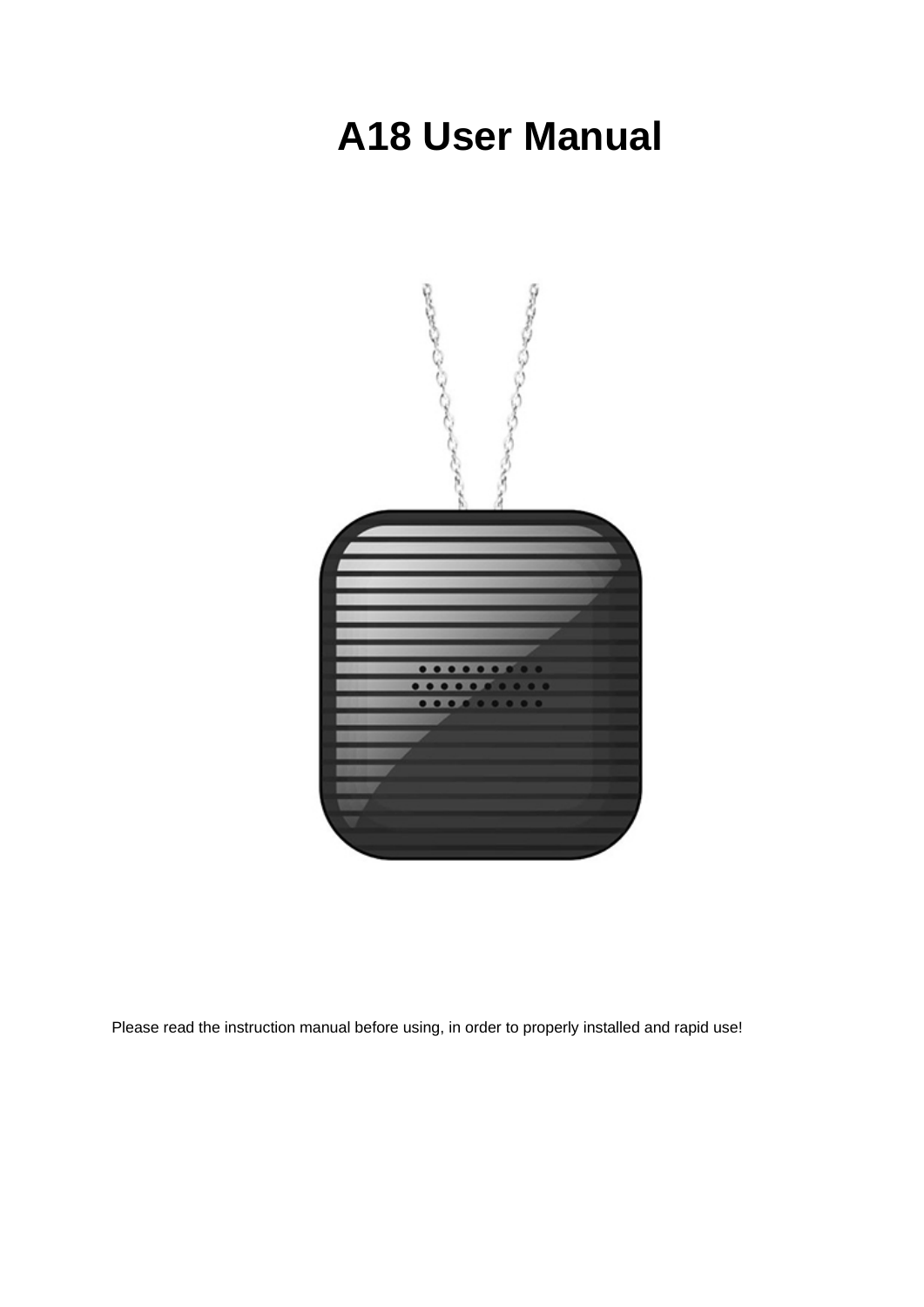1. Application method

1. Before using, please test equipment model is correct, accessories are complete.

 2. In shutdown state insert support GSM network micro SIM card (GSM 850,900,1800,1900MHZ) and order the caller ID function and monthly mobile internet traffic data from your mobile operators (it must be GPRS traffic, not less than 30 MB/month traffic package). Please note that this product only supports GPRS internet.

3. Power on: press on the power button for 3 seconds or more then powered on.

4. Shutdown: When mobile phone APP display equipment online, through the app setting remote shutdown function to turn it off.

When mobile phone APP display equipment offline,long press the power/SOS button for power off.

 5. Charge: insert the USB charging line, connected to the output of 5v - 1a standard mobile phone adapter, from no power to full about 2-3 hours.

6. Record the ID number of the device

Around the outside of the box, you will find ID number (ten numbers). Please remember or record it down in your laptop. Please don't forget this ID number, it is very important. Remember they will be used in the process of logging in.

## 2. Installation method





1. Open the side card Slot 2. Chip up insert the mobile phone card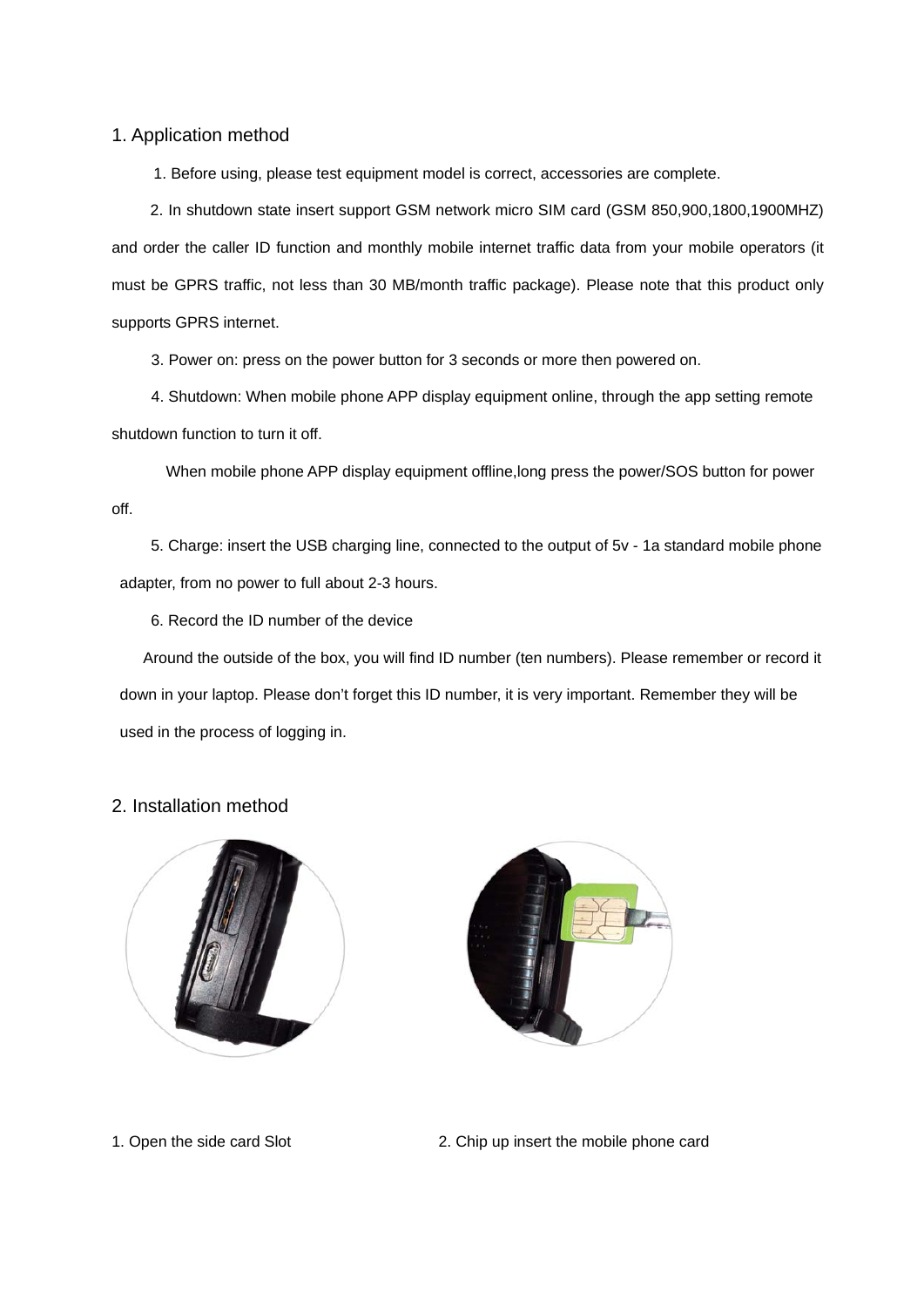## 3. Product function

- 1. Real-time tracking
- 2. Historical route
- 3. Geo-fence
- 4. Emergency call
- 5. Voice monitoring
- 6. Find locator
- 7. Other functions setting

## 4. Equipment parameters



Positioning: GPS satellite positioning + Beidou+LBS base station positioning+AGPS auxiliary positioning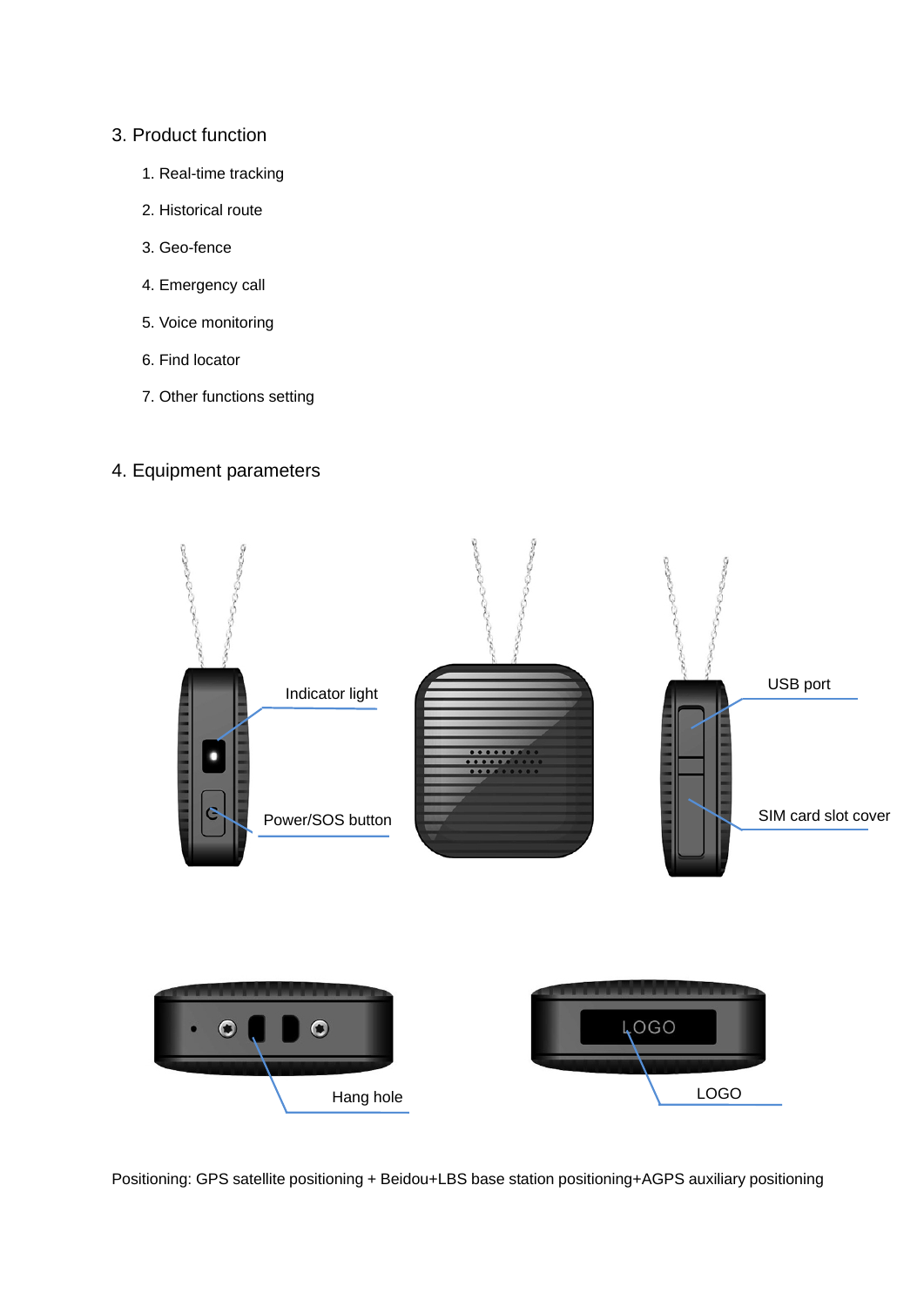Positioning accuracy: GPS location 5 to 50m Base station location-----50-1000m

Device size:40X38X15mm

Battery capacity: 450mAh Standby time: 5 days

#### 5. Function declaration

#### 5.1 Real time tracking

Chose real time tracking, click the icon then can check where the locator is.

#### 5.2 Trajectory tracking mode settings and query

There are three kinds of tracking mode. Users through setting in the phone APP software function to set the working mode.

1. Rapid positioning (1 minute) : equipment at 1 minute intervals update location information, rapid positioning model the locator use battery faster.

2. Standard positioning (10 minutes) : equipment according to the time of 10 minutes interval update location information.

3. Save electricity positioning (an hour): equipment in one hour time interval update location information, the power-saving mode use battery is slowly

#### 5.3 Historical route query

This product can keep 3 months of route information. If two anchor point position is very close, this product will be in the route filter position very close point.

#### 5.4 Geo-fence

 Users in the cell phone APP choose Geo-fence function, on the map can set Geo-fence round, if the device away from fences, mobile phone APP client-side will display the alarm information. Alarm information time is related to the positioning interval time setting, The smaller positioning time interval can get timely alarm information.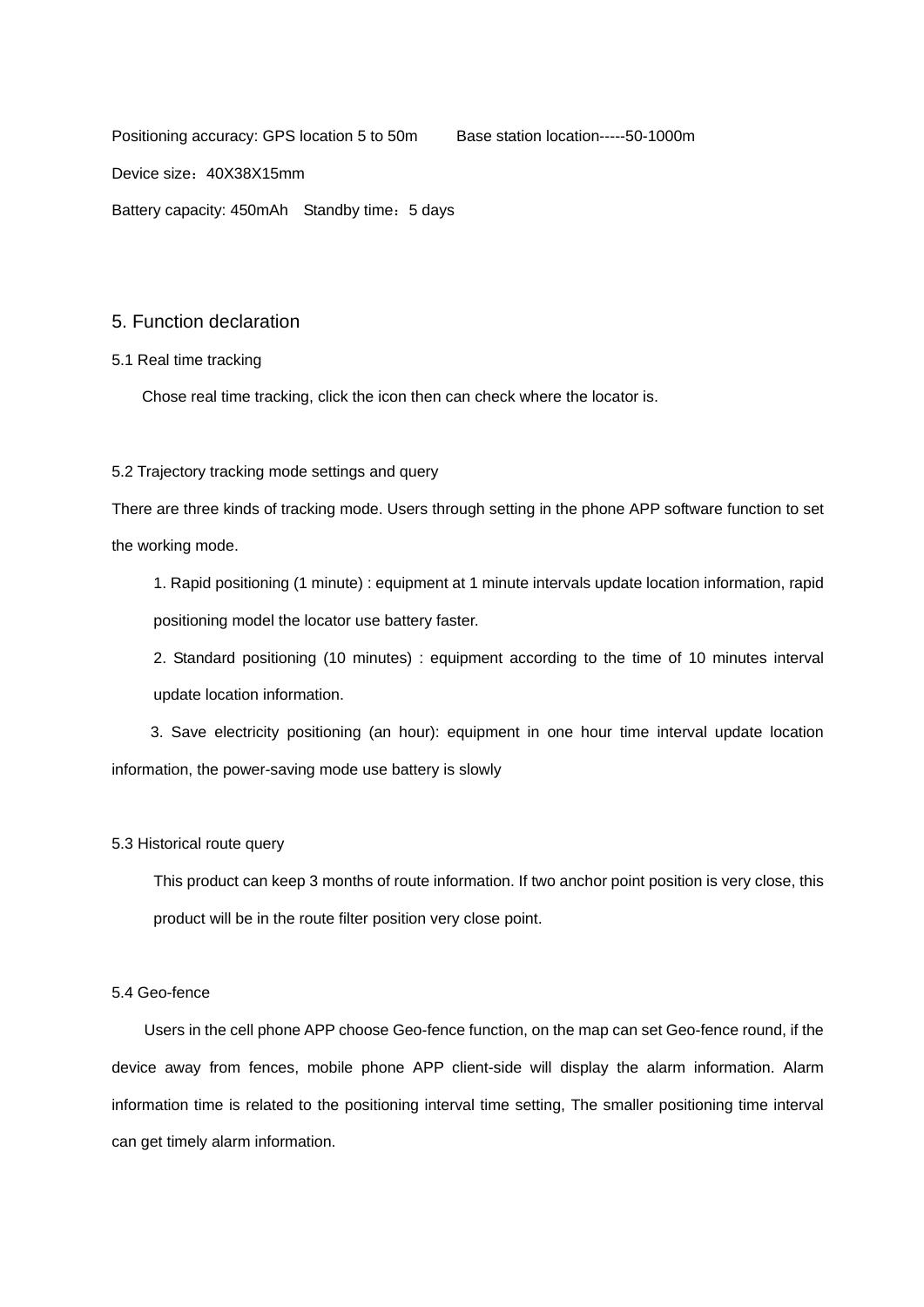#### 5.5 Emergency call(SOS call)

When mobile APP show the device is online, long press power/SOS button.The device circularly dials SOS numbers when pressing the power/SOS key. It will call the second number if the first number is not connected, then cycle continually.

#### 5.6 Voice monitoring

Send sms to set the voice number,wait for a while and after confirmation equipment will be sent a calling to your number, you can listen to the voice around locator after answering. After set up the white list, the inside of white list number will send a calling to device, device will automatic answer, can listen to the voice around locator.

#### 5.7 Find locator

 Choose find locator, confirm the command when the device is in normal network connection, will make a sound, easy to find the locator.

#### 5.8 Other settings

There are many other functions, users can operate through mobile APP.

Set SMS command can give equipment issued commands (Specific text instruction content, please consult the merchant.

#### 6. Key description

When shutdown state with enough power long press power/SOS key locator will starting up. Locator online can not shut down manually, under the condition of locator offline can press power key to turn it off manually. When locator online, if you have set up the emergency call number, long press power key/SOS, locator will dial the emergency call number.

## 7. Light effect show

Starting up: Indicator light for 3 seconds.

Charging: In charging process indicator light long time turn on,after full indicator light turn off.

Keys: When starting up press the power button indicator for 2 seconds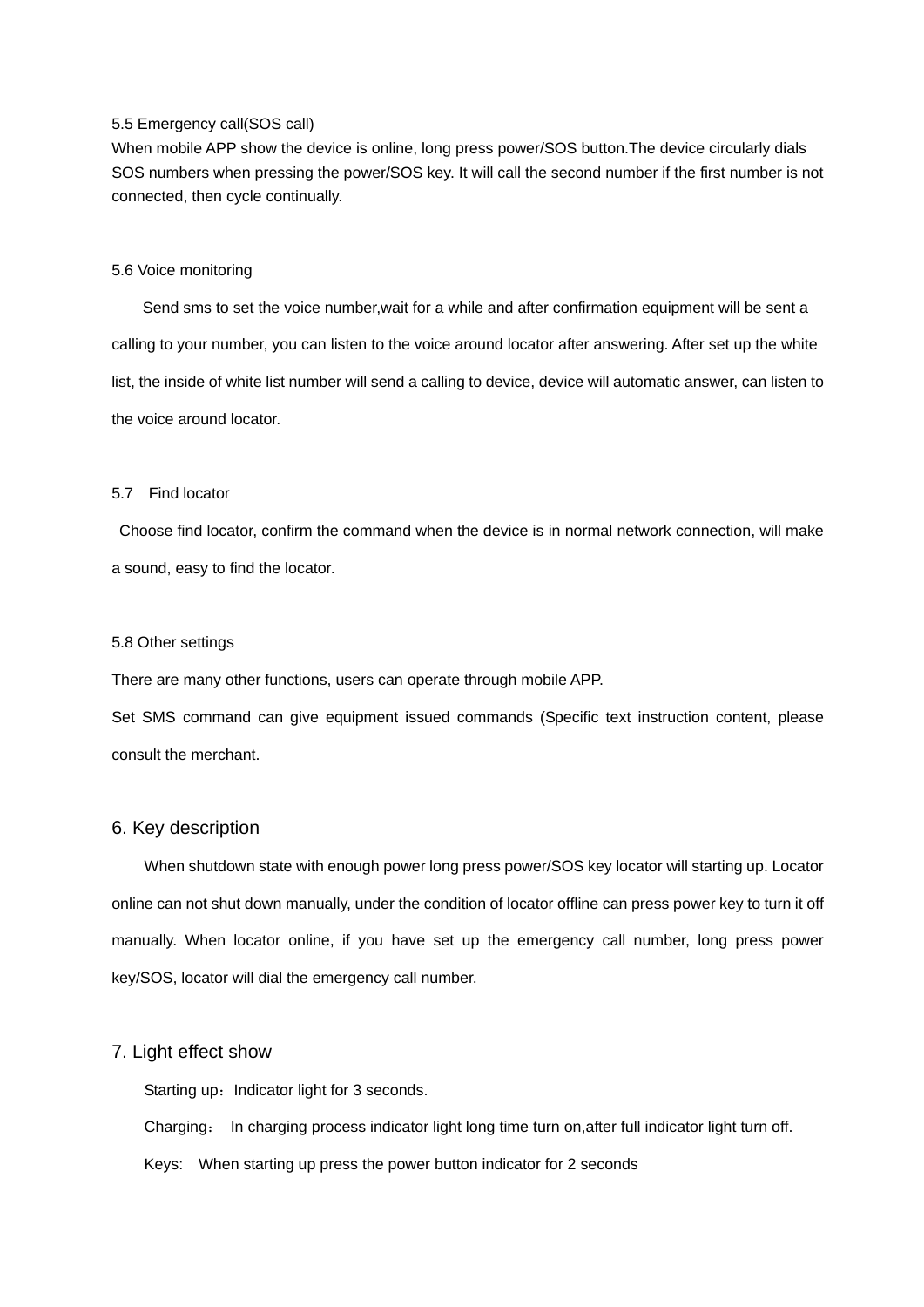## Connect to the server exception: light flash is slow

## 8. Setup APN for access of network

SIM card in some countries need to setup apn before access to GPRS network, please contact the SIM card operator or check the website of the SIM card for the apn information.

|                  | <b>Command format</b> | <b>Example (manually send)</b><br>following SMS from mobile | After you send SMS,<br>feedback will return |
|------------------|-----------------------|-------------------------------------------------------------|---------------------------------------------|
|                  | (SMS format)          | phone to GPS locator)                                       | SMS to you as                               |
| <b>Setup APN</b> |                       |                                                             | following                                   |
|                  | pw,123456,APN,AP      | If your APN name=wap.tmobil.cl,                             | APN:wap.tmobil.cl;user:                     |
|                  | N                     | user name=wap, password=wap,                                | wap;password:wap;user                       |
|                  | name, user name, pa   | $MCC = 730$ , $MNC = 02$                                    | data:73002.                                 |
|                  | ssword, MCCMNC#       | then you can send this SMS to                               |                                             |
|                  |                       | your GPS Locator:                                           |                                             |
|                  |                       | pw,123456,apn,wap.tmobil.cl,wap                             |                                             |
|                  |                       | wap,73002#,                                                 |                                             |

Remarks:

Use your mobile phone, send above SMS command to the GPS tracker SIM card. After you send the SMS command, please check if you get a set up success replied SMS from GPS locator.

Command format:

pw,123456,apn,apn name,user name,password,MCCMNC#

Example: BSNL SIM card, the APN name is bsnlnet, user name null, password null, MCC=404, MNC=80 Then send sms command: pw,123456,apn,bsnlnet,,,40480#

(Note: If the user name and password is null, you still need to keep the comma symbol as above) APN will set successfully after you get the reply SMS from GPS locator.

Note: Each operator's APN information is different, please contact the operator for their APN and MCC, MNC information, thanks.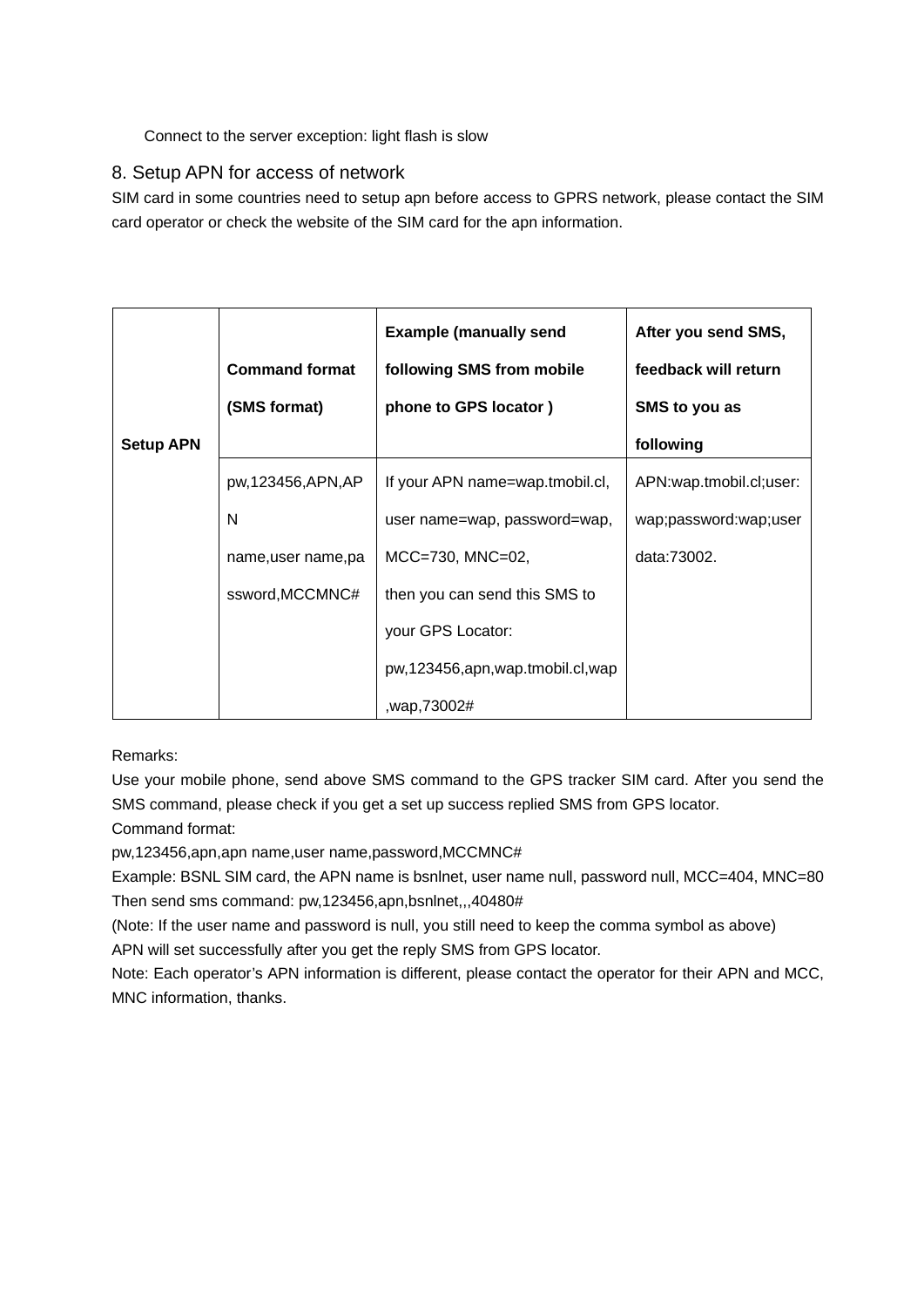|                         |                           | <b>Example(manuall</b>    | After you send          |
|-------------------------|---------------------------|---------------------------|-------------------------|
|                         |                           | y send following          | SMS, there will be      |
| <b>Command items</b>    | <b>Command</b>            | <b>SMS from mobile</b>    | feedback(SMS            |
|                         | <b>SMS</b><br>format(     | <b>GPS</b><br>phone<br>to | returns from GPS        |
|                         | format)                   | locator)                  | locator to your         |
|                         |                           |                           | mobile phone)           |
| Setup center number     | pw, 123456, center, xxxxx | pw,123456, center, 135    | Central<br>number       |
|                         | XXXXXX#                   | 10460105#                 | 13510460105.<br>setup   |
|                         |                           |                           | success!                |
| Setup APN               | pw,123456,apn,apn         | pw, 123456, apn, wap.t    | APN:wap.tmobil.cl;user: |
|                         | name, user name, passw    | mobil.cl, wap, wap, 7300  | wap;passwork:wap;user   |
|                         | ord, MCCMNC#              | 2#                        | data:73002.             |
| Setup the upload time   | pw,123456,upload,x#       | pw,123456,upload,300      | Upload<br>time          |
| interval                |                           | #                         | interval:300S;setup     |
|                         |                           |                           | upload<br>success!;     |
|                         |                           |                           | 300s;ok!                |
|                         | pw,123456,url#(need       |                           | [GPS]                   |
| Inquiry the URL for map | the platform support)     | pw,123456,url#            | http://maps.google.com. |
|                         |                           |                           | hk/maps?q=N22.568657    |
|                         |                           |                           | ,E113.8663225           |
|                         |                           |                           | [BASE]                  |
|                         |                           |                           | http://maps.google.com. |
|                         |                           |                           | hk/maps?q=N22.568657    |
|                         |                           |                           | ,E113.8663225           |
| Inquiry parameters      | pw, 123456, ts#           | pw,123456,ts#             | ver:G19C_BASE_V1.0_     |
|                         |                           |                           | 2014.05.19_09.38.29;    |
|                         |                           |                           | ID:7893267577;          |
|                         |                           |                           | imei:000078932675770;   |

## Chapter 2 Main SMS command summary sheet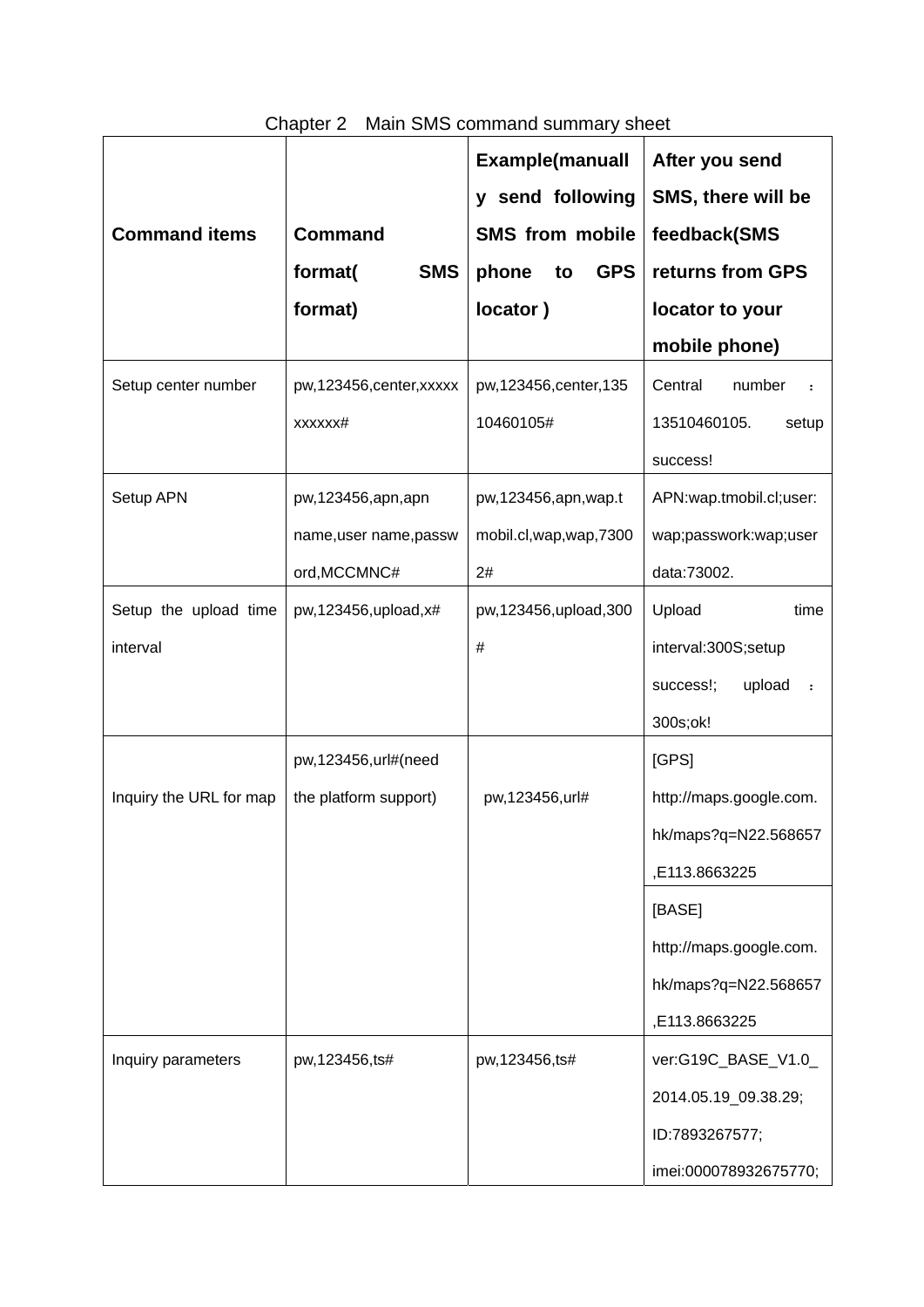|                          |                             |                          | ip:121.37.43.203;          |
|--------------------------|-----------------------------|--------------------------|----------------------------|
|                          |                             |                          | port:8711;                 |
|                          |                             |                          | center:12520136409270      |
|                          |                             |                          | 62;                        |
|                          |                             |                          | upload:300S;               |
|                          |                             |                          | workmode:2;                |
|                          |                             |                          | bat level:3;               |
|                          |                             |                          | language:1;                |
|                          |                             |                          | zone:8.00;                 |
|                          |                             |                          | GPS:NO(0);                 |
|                          |                             |                          | GPRS:OK(90);               |
|                          |                             |                          | LED:ON;                    |
|                          |                             |                          | pw:123456;                 |
| Reset the device         | pw,123456,reset#            | pw,123456,reset#         | The device will reset      |
| Restore factory settings | pw,123456, factory#         | pw, 123456, factory#     | The device will reset      |
| Setup ip and port        | pw, 123456, ip, x.x.x.x, y# | pw, 123456, ip, 113.10.2 | IP<br>and<br>port<br>setup |
|                          |                             | 45.151,8083#             | success!                   |
| Setup<br>language<br>and | pw,123456,lz,x,y#           | pw,123456,lz,0,8#        | $ z,x,y# x=0&1$ stands for |
| time zone                |                             |                          | language, 1 for Chinese,   |
|                          |                             |                          | 0 for English, y for time  |
|                          |                             |                          | zone                       |

## **Personal information security**

•Please install and use this product correctly. In order to guarantee safety use the products, please ensure that your product is not bound by people without permission. We adopt technology and management measures to ensure the safety of network information, in accordance with the law to protect users' personal information, to ensure the security of your personal information. The illegal use of this product, company will not responsible for it.